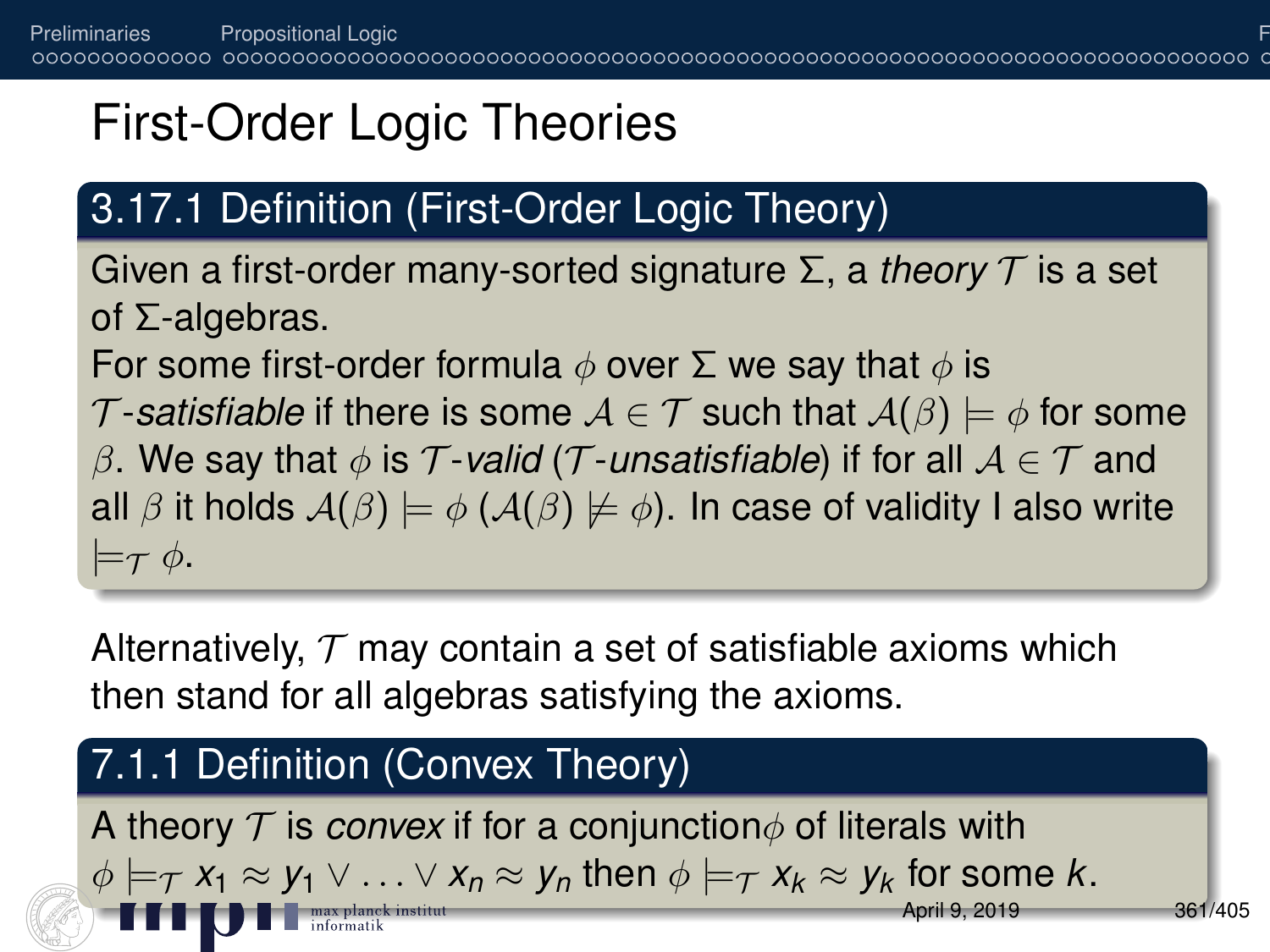# Nelson-Oppen Combination

#### 7.1.2 Definition (Nelson-Oppen Basic Restrictions)

Let  $\mathcal{T}_1$  and  $\mathcal{T}_2$  be two theories. Then the *Nelson-Oppen Basic Restrictions* are:

- (i) There are decision procedures for for  $\mathcal{T}_1$  and  $\mathcal{T}_2$ .
- (ii) Each decision procedure returns a complete set of variable identities as consequence of a formula.
- (iii)  $\Sigma_1 \cap \Sigma_2 = \emptyset$  except for common sorts.
- (iv) Both theories are convex.
- (v) All domains of models in  $\mathcal{T}_1$  and  $\mathcal{T}_2$  are infinite.

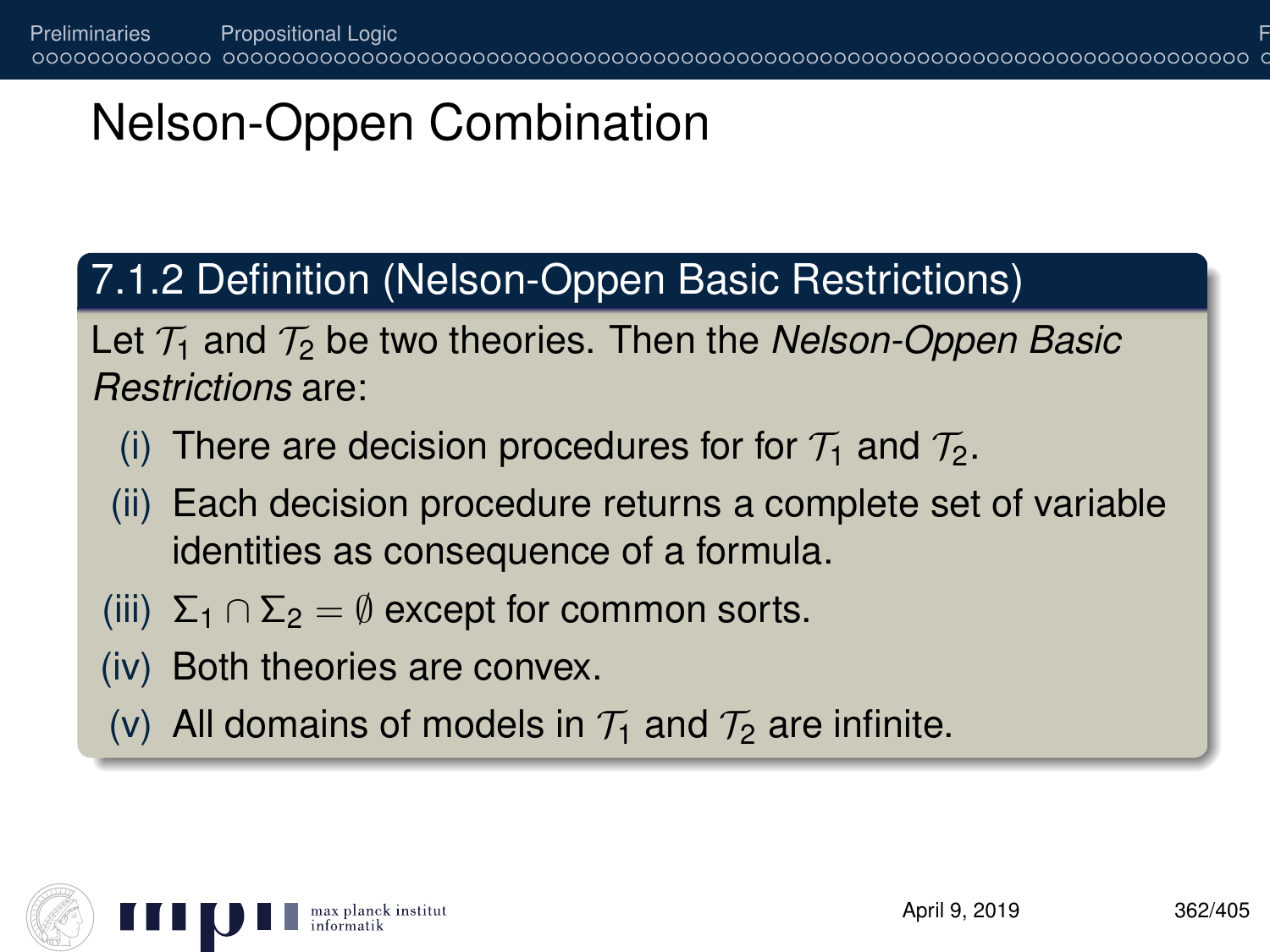Actually, restriction 7.1.2-2 is not needed, because a given finite quantifier-free formula  $\phi$  over  $\Sigma_1 \cup \Sigma_2$  contains only finitely many different variables. Now instead of putting the burden to identify variables on the decision procedure, all potential variable identifications can be guessed and tested afterwards. The disadvantage of this approach is, of course, that there are exponentially many identifications with respect to a fixed number of variables. Therefore, assuming 7.1.2-2 results in a more efficient procedure and is also supported by many procedures from Section 6.

Restriction 7.1.2-5 can be further relaxed to assume that the domains of all shared sorts of all models are either infinite or have the same number of elements.

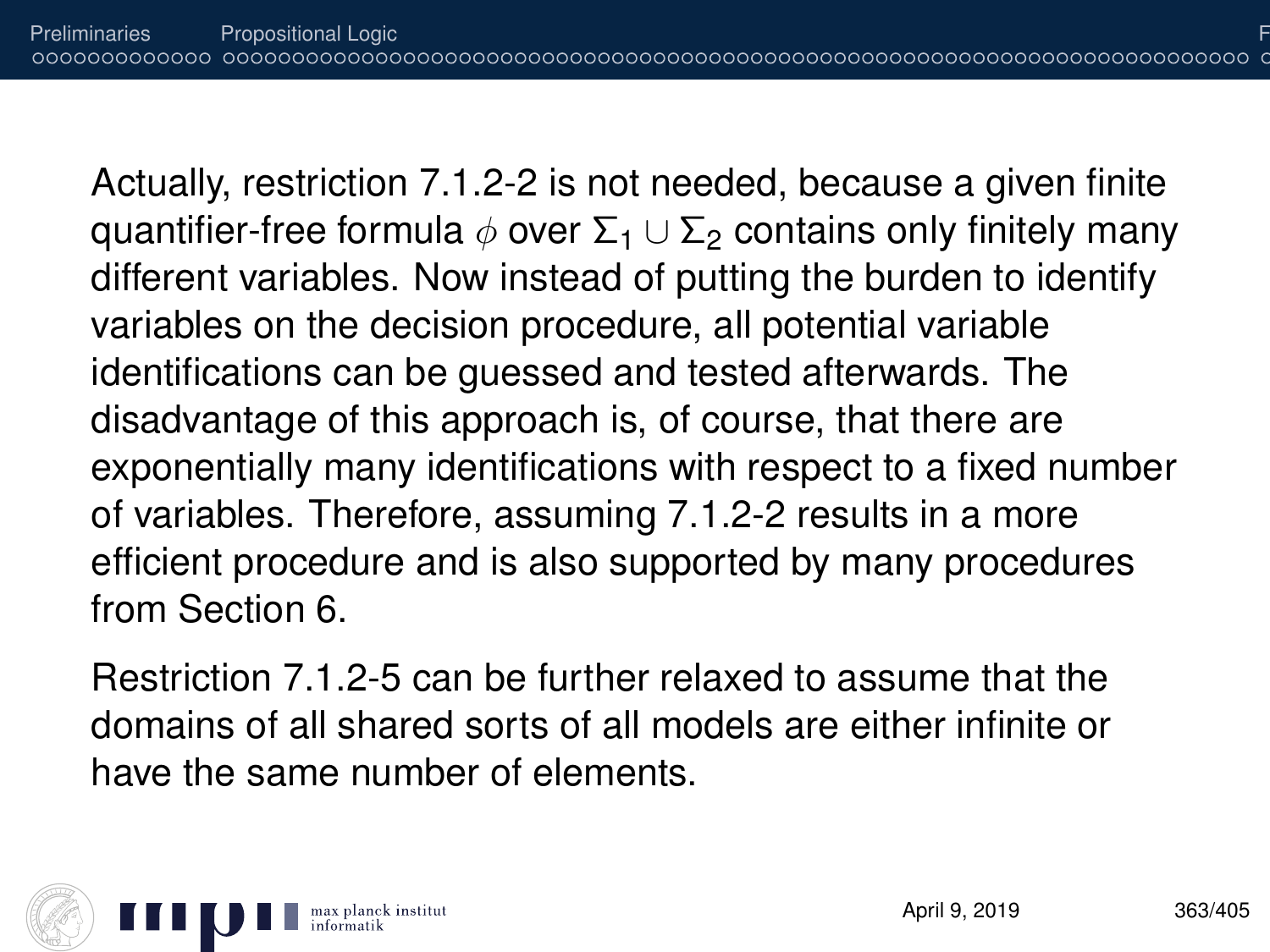## Purification

**Purify**  $N \oplus \{L[t[s]_i]_p\} \Rightarrow_{NO} N \oplus \{L[t[z]_i]_p, z \approx s\}$ if  $t = f(t_1, \ldots, t_n)$ ,  $s = h(s_1, \ldots, s_m)$ , the function symbols f and h are from different signatures,  $1 \le i \le n$ , (i.e.,  $t_i = s$ ) and z is a fresh variable of appropriate sort

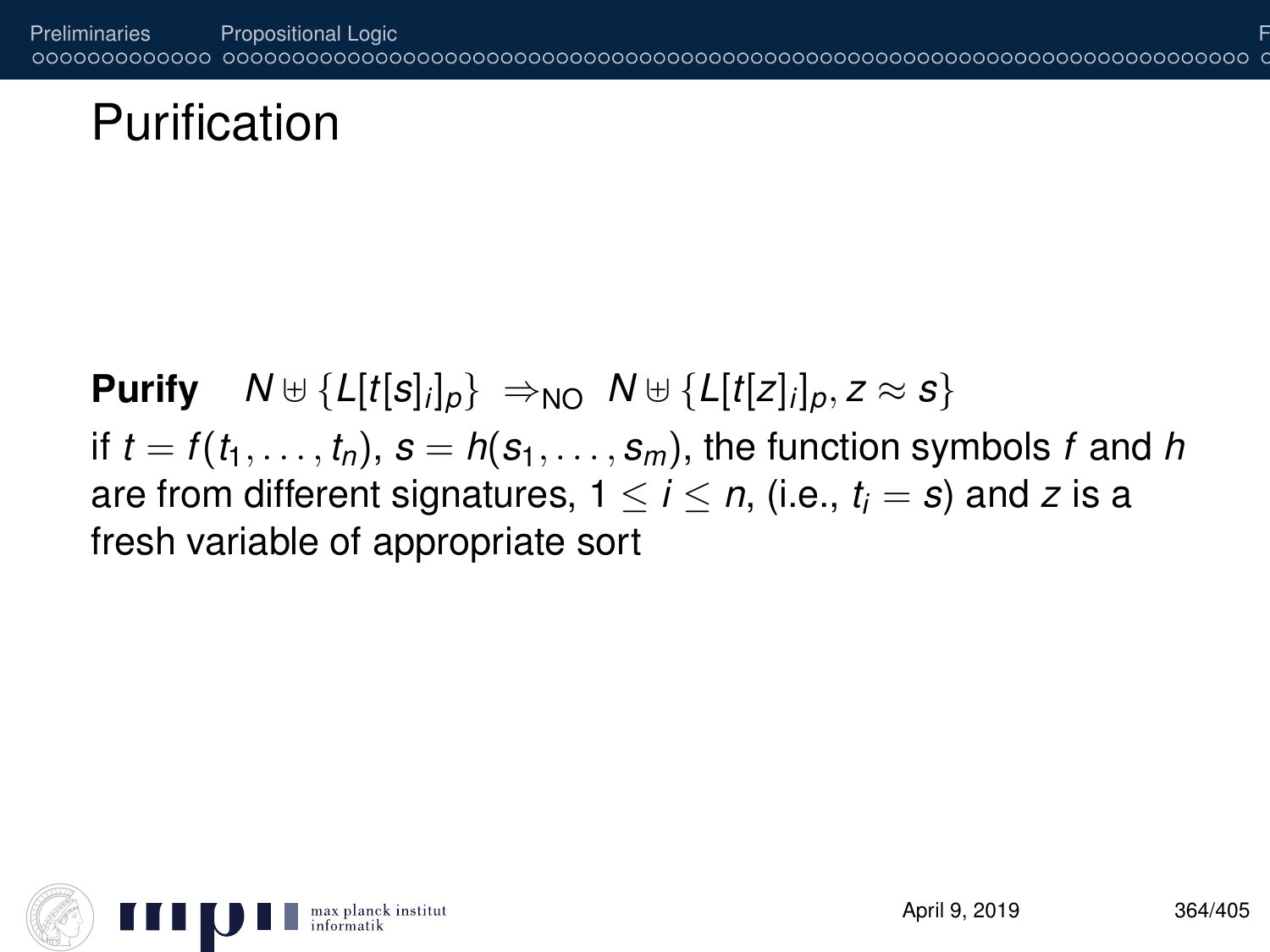## Nelson-Oppen Calculus

Now a Nelson-Oppen problem state is a five tuple  $(N_1, E_1, N_2, E_2, s)$  with  $s \in \{\top, \bot, \text{fail}\}$ , the sets  $E_1$  and  $E_2$  contain variable equations, and  $N_1$ ,  $N_2$  literals over the respective signatures, where

 $(N_1; \emptyset; N_2; \emptyset; \perp)$  is the start state for some purified set of

$$
(N_1; E_1; N_2; E_2; \text{fail})
$$

$$
(N_1;E_1;N_2;E_2;\perp)
$$

- atoms  $N = N_1 \cup N_2$  where the  $N_i$  are built from the respective signatures only is a final state, where  $N_1 \cup N_2 \cup E_1 \cup E_2$  is unsatisfiable  $\overline{h}$  is an intermediate state, where  $N_1 \cup E_2$ 
	- and  $N_2 \cup E_1$  have to be checked for satisfiability

 $(N_1; \emptyset; N_2; \emptyset; \top)$  is a final state, where  $N_1 \cup N_2$  is satisfiable